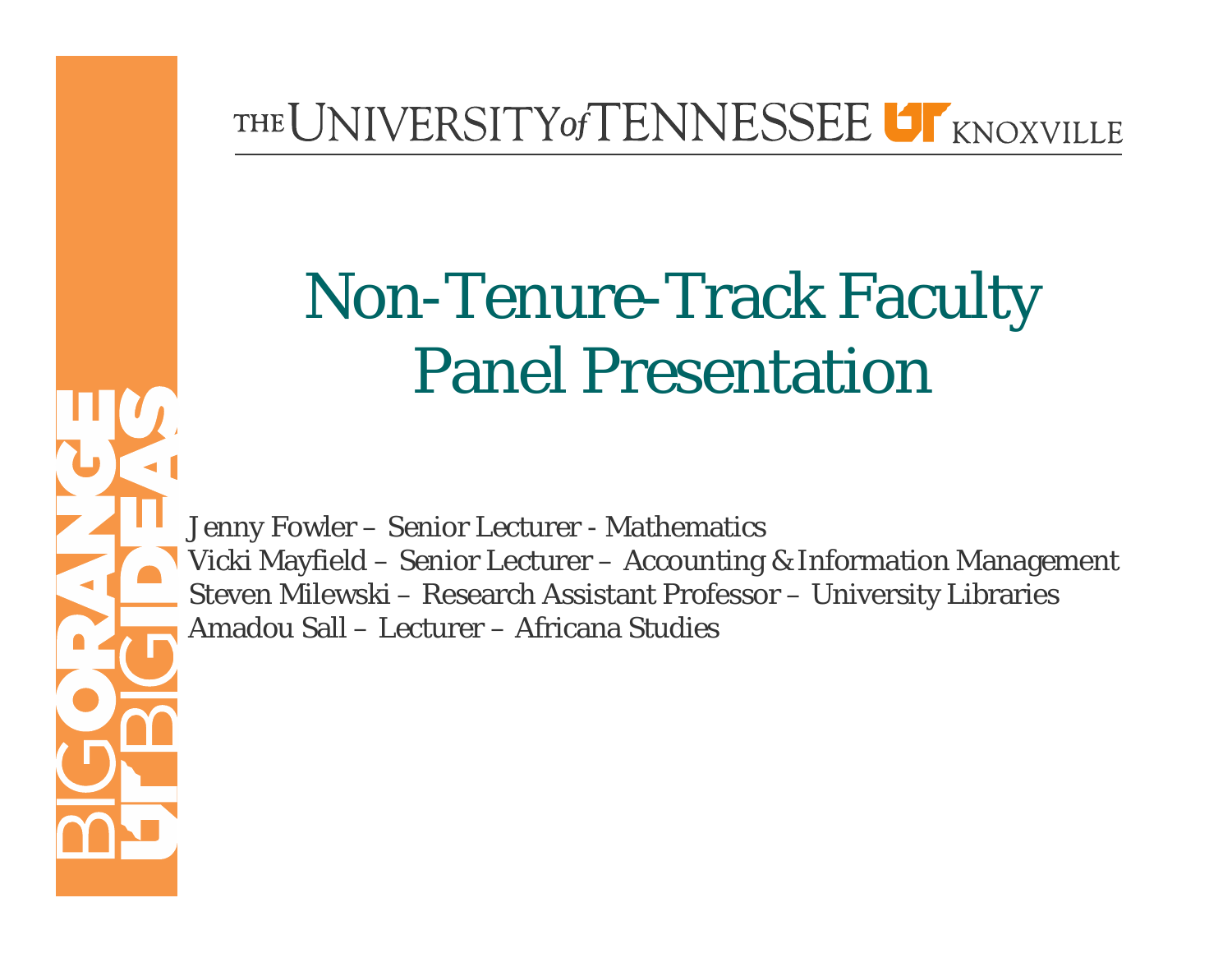### University of TN NTT Faculty



\*Information provided by the Office of Institutional Research Current as of November 2011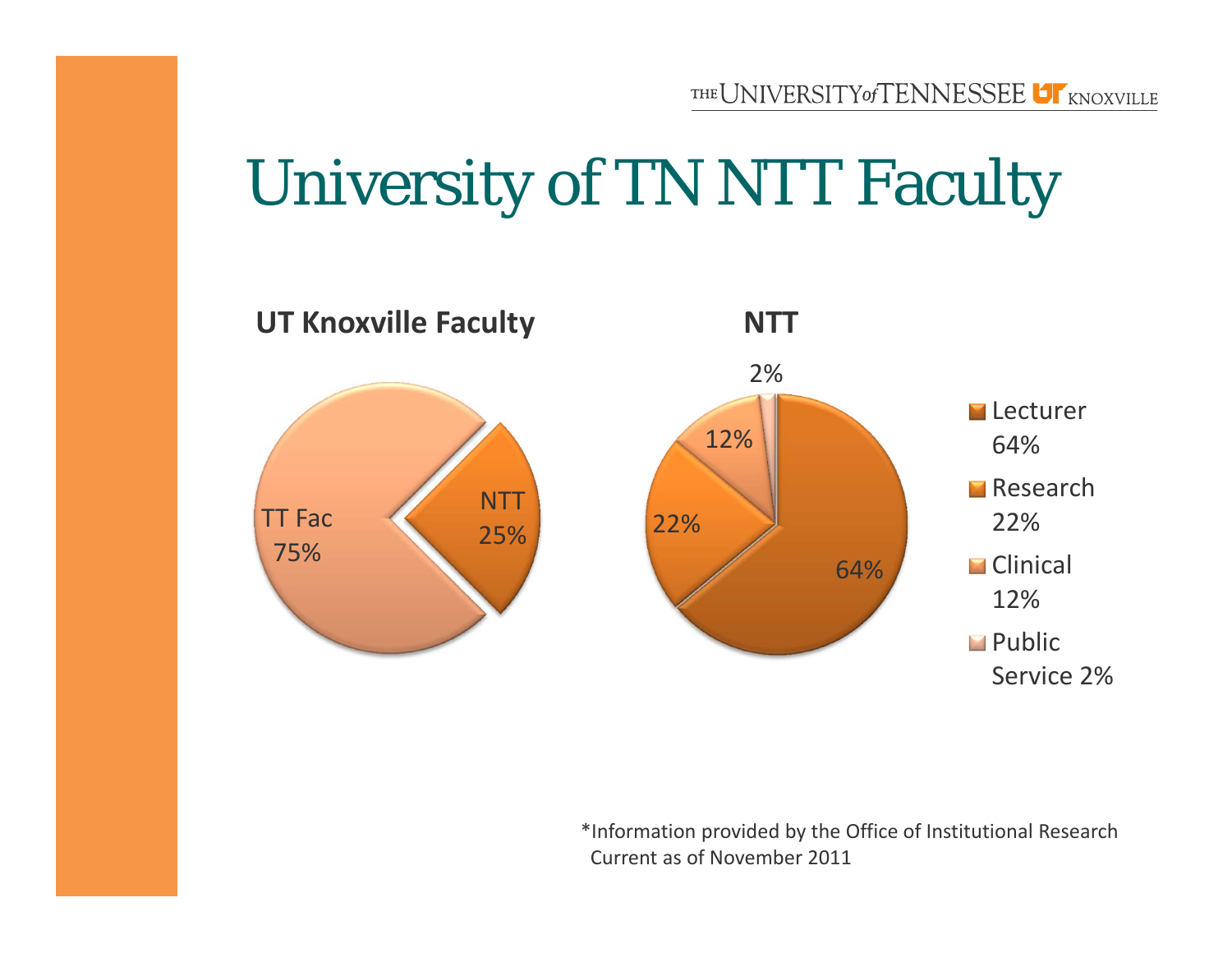#### NTT Faculty Advisory Group Reports to the Vice Provost for Faculty Affairs

#### **Objective**

To create for NTTF a mechanism for regular discussions with the Vice Provost to address needs and concerns as well as opening communications channels for NTT faculty within colleges as well as between the colleges and the Provost's Office

#### Focus

- To help increase the awareness of NTT Faculty contributions at the university
- To facilitate communication among the NTT Faculty
- To promote NTT Faculty career development
- To call attention to resources that are available for NTTF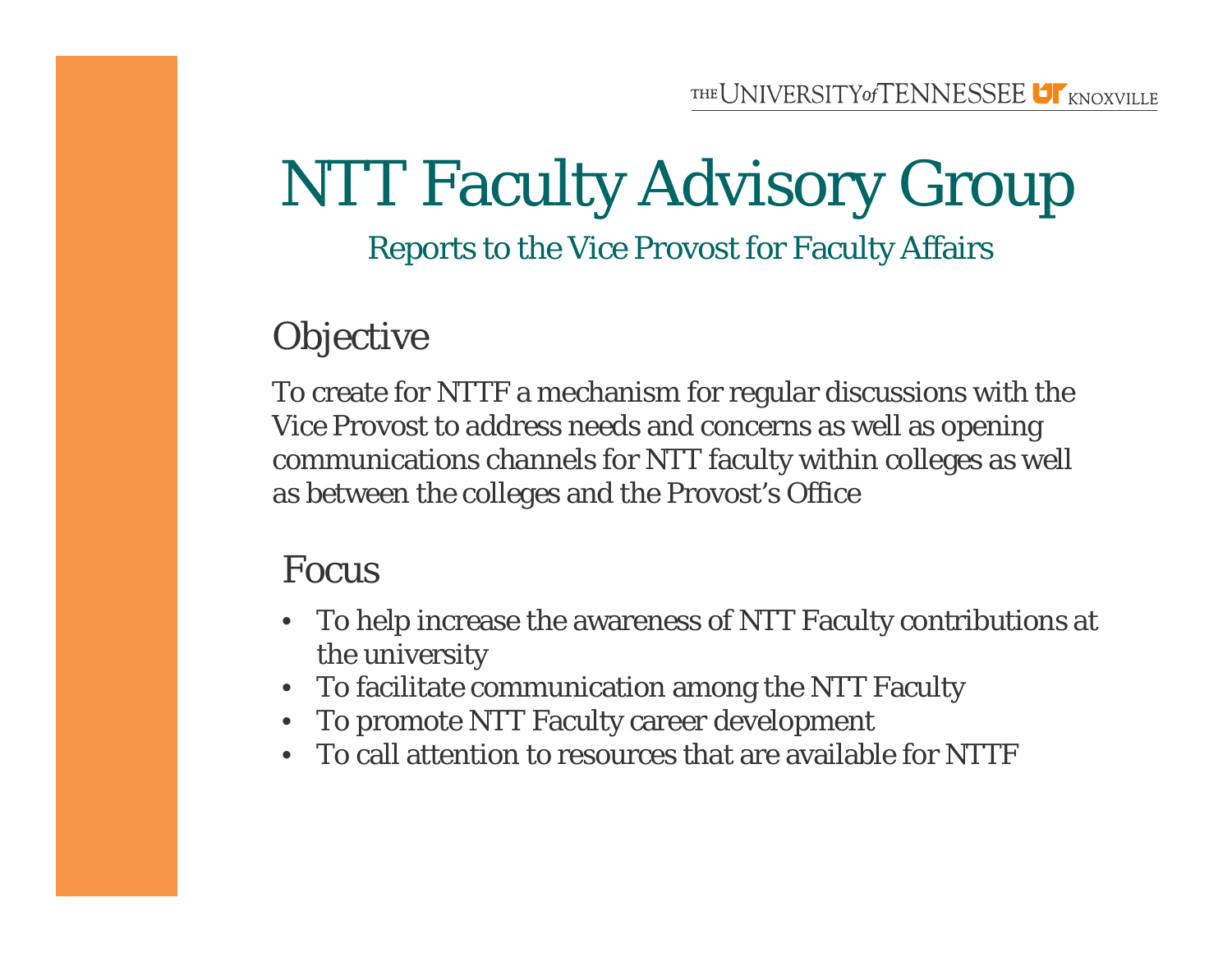## Resources For NTT Faculty

**≻ Blackboard Site** 

NTT Faculty Listserv – NTTFAC

NTT Resource Document (in development)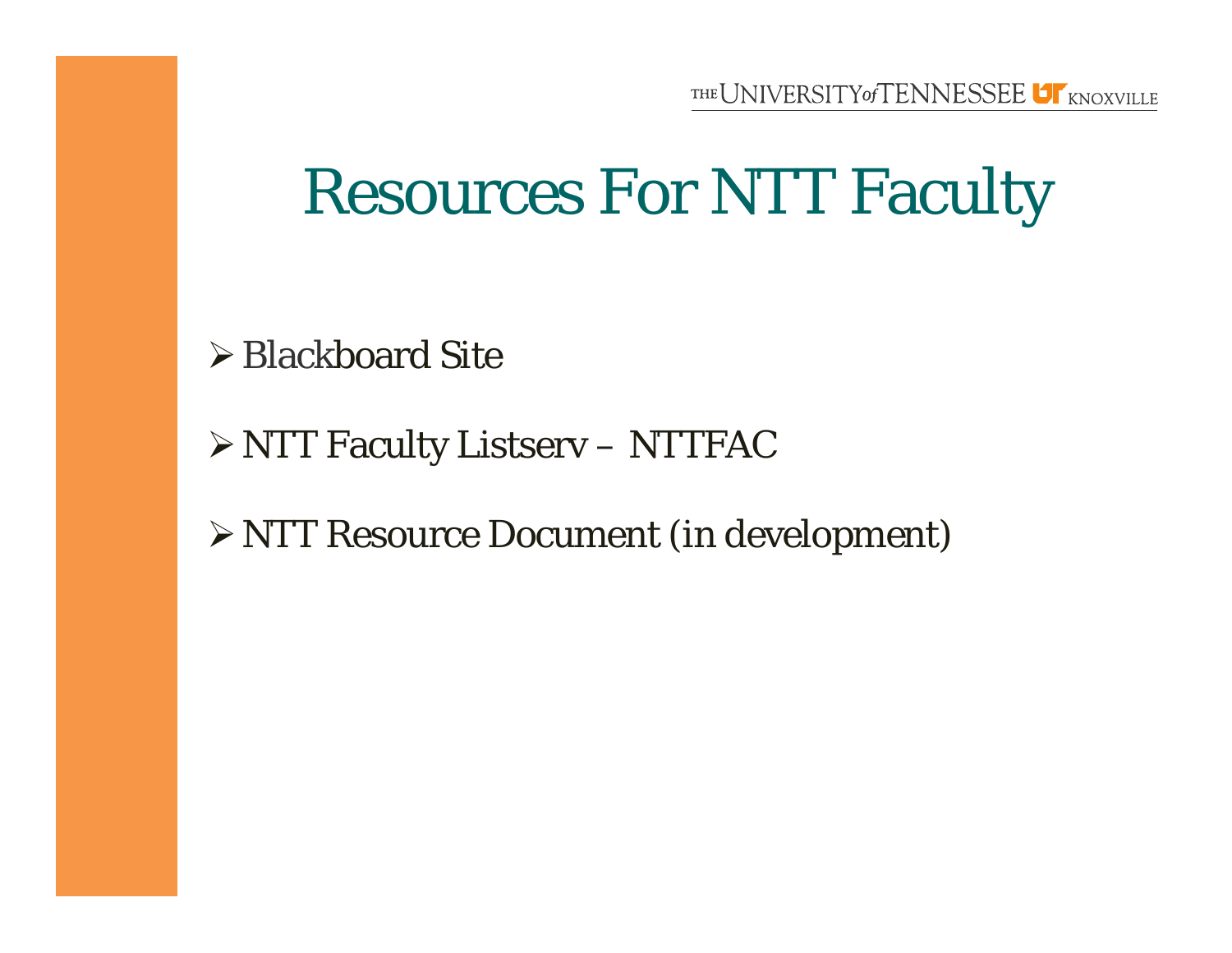# Resources For NTT Faculty

*Report on the University of Tennessee, Knoxville's College and Department Practices Regarding Non ‐Tenure ‐Track Faculty ‐‐‐‐ Completed Fall 2011*

- Based on survey conducted in Spring 2011 of 13 Departments and 7 Colleges and Schools
- Offers insight to the different ways in which schools, colleges, and departments use and accommodate NTT Faculty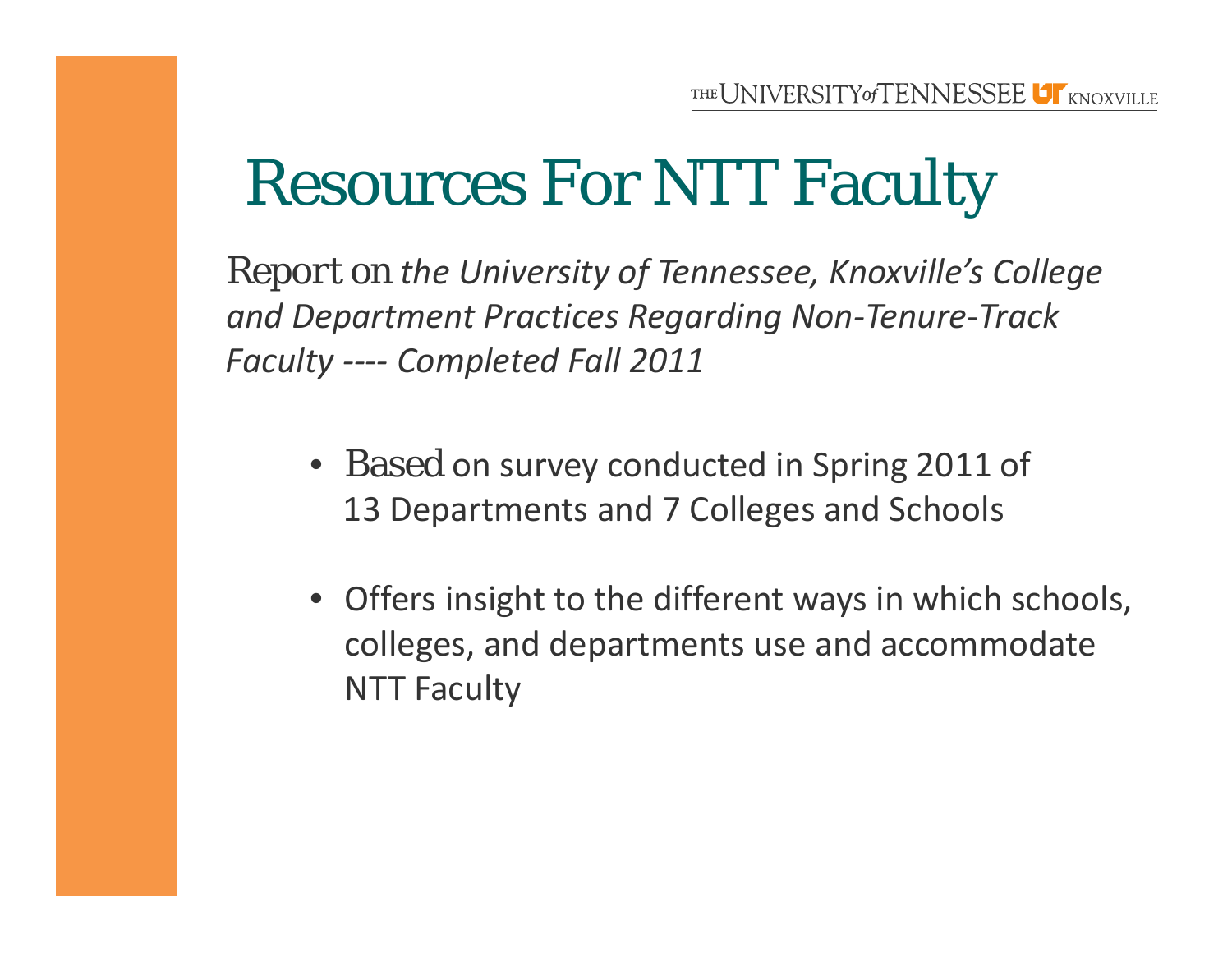# Surveyed Units

#### **Departments**

- •Animal Science
- $\bullet$ Anthropology
- $\bullet$ Biology
- $\bullet$ Child and Family Studies
- $\bullet$ English
- $\bullet$ Marketing and Logistics
- $\bullet$ Mathematics
- $\bullet$ **•** Modern Foreign Languages
- $\bullet$ Philosophy
- $\bullet$ Political Science
- $\bullet$ Religious Studies
- $\bullet$ Theory and Practice in Teaching

#### **/ Colleges**

- $\bullet$ **•** Architecture and Design
- •Biology
- Communication Studies
- Journalism and Electronic Media
- Management
- Nursing
- Social Work
- Veterinary Medicine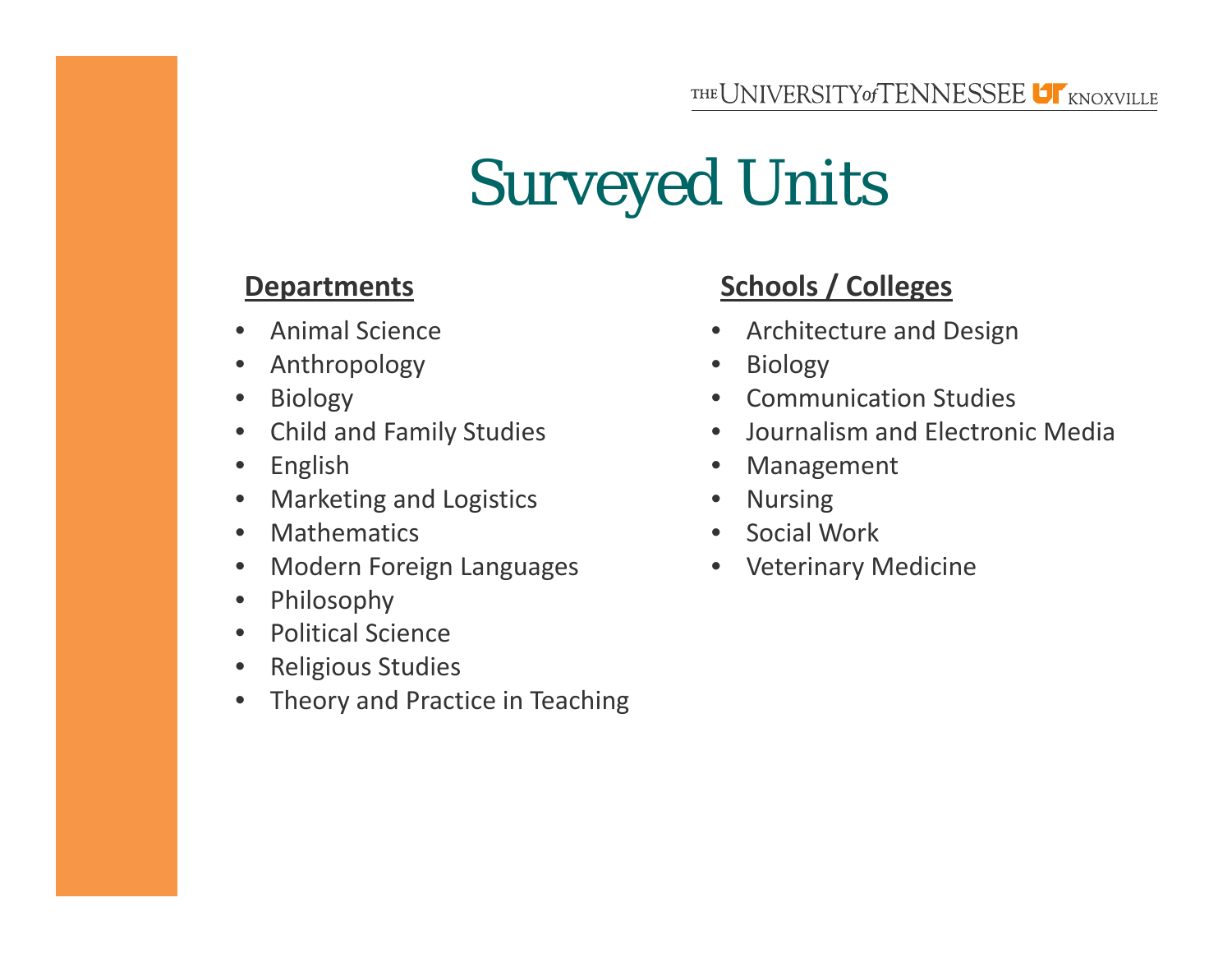# Resources For NTT Faculty

*NTTF Inclusion in Faculty Governance* – Spring 2012

- Examination of Top 25 / SEC / UT System
- Presented to Faculty Senate President for review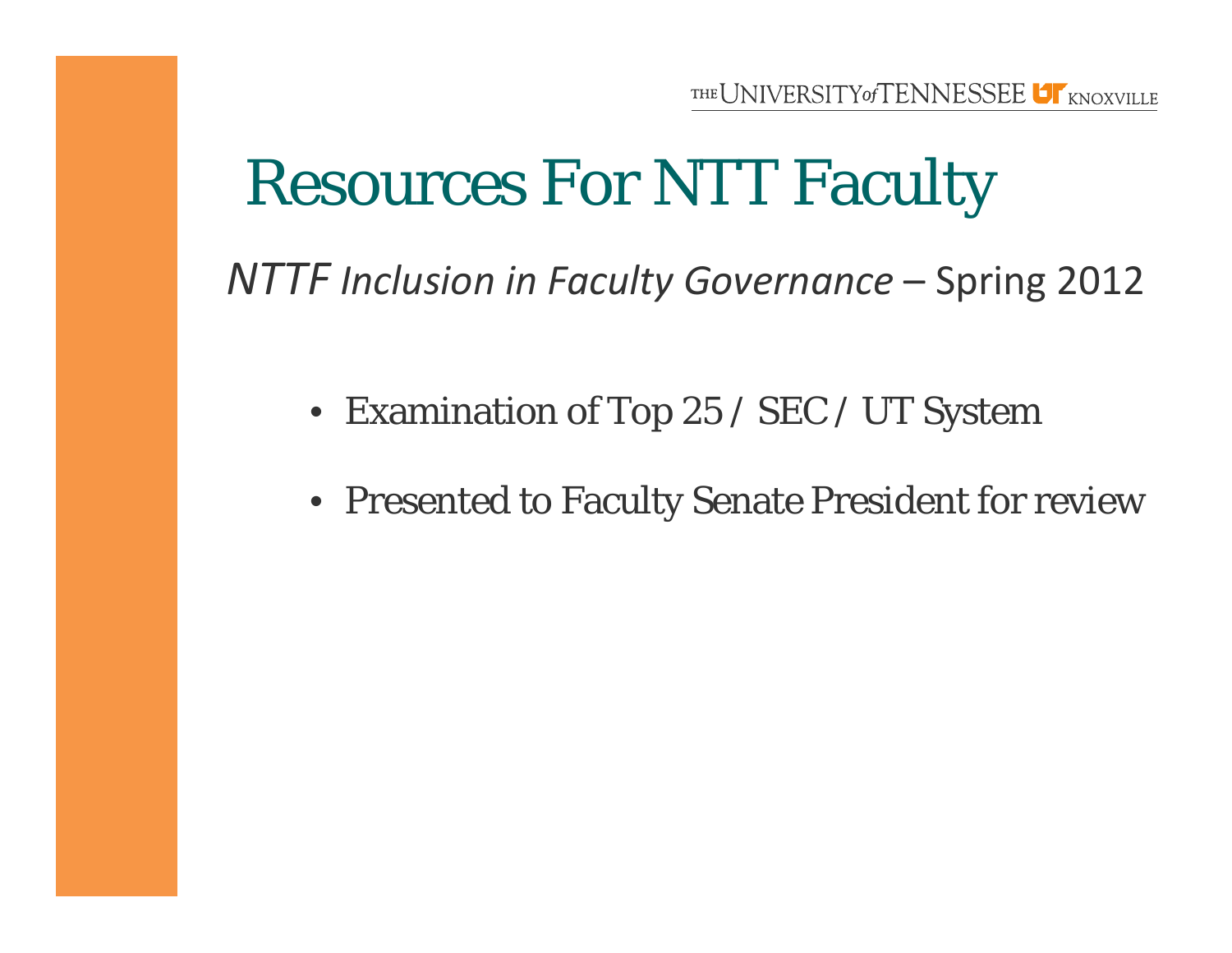#### Goals For Participation in the Senate

- Enable NTT Faculty to by sit on appropriate committees that pertain to their welfare or the welfare of the faculty body in general
- Extend membership and voting eligibility to include NTT Faculty with titles such as Lecturer/Instructor that are not recognized in the Faculty Senate By-Laws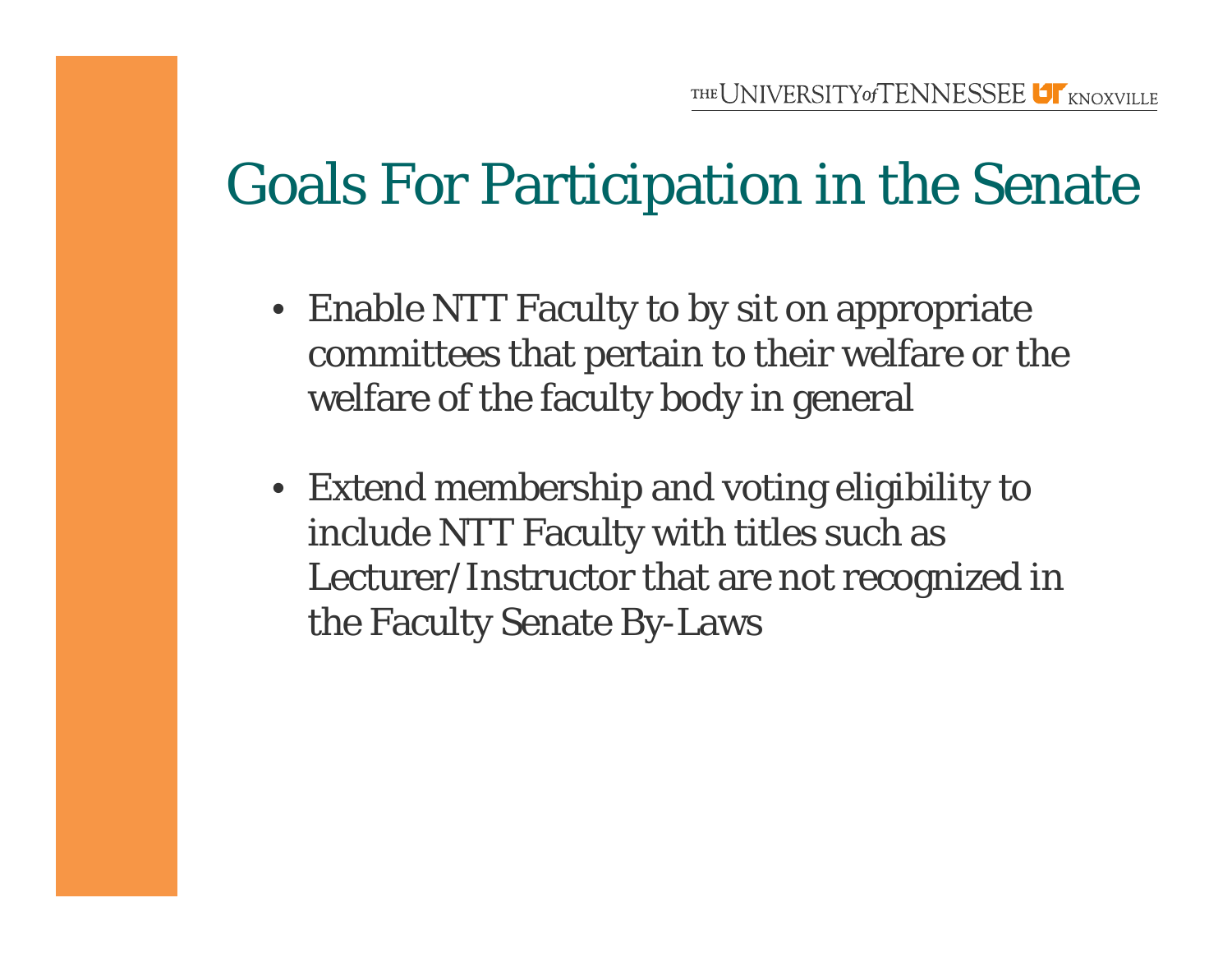### Lecturer Promotion Process

- Lecturers can be promoted to Senior Lecturer and then Distinguished Lecturer based on Lecture Promotion Process Guidelines
- 47 Lecturers promoted in initial round
- $\triangleright$  Each level gives a raise of 10% paid by University **not** by the Departments - \$209,000 initial round
- $\triangleright$  Senior and Distinguished Lecturers allowed multi year contracts
- Revised Lecturer Promotion Process (in development)